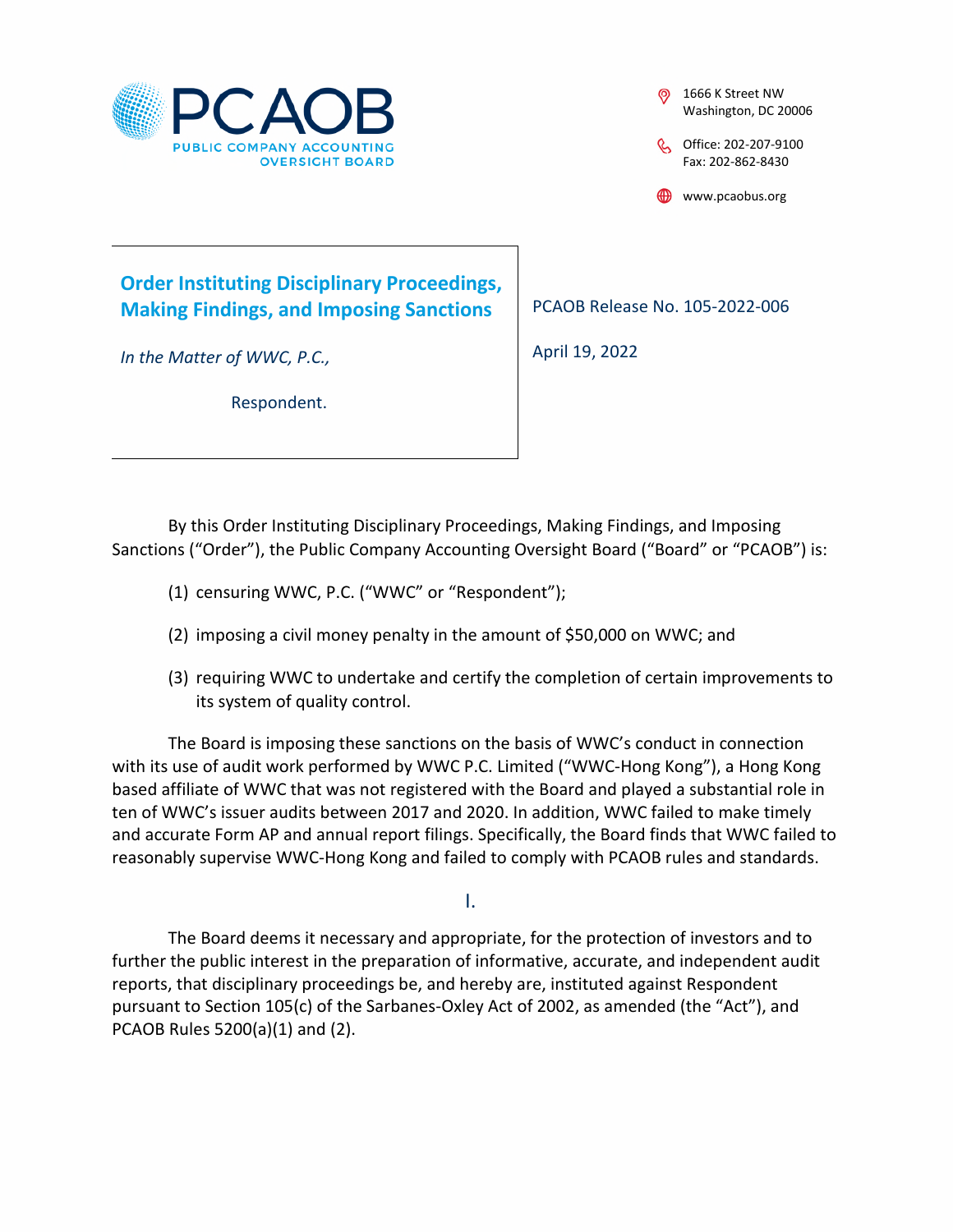II.

In anticipation of the institution of these proceedings, and pursuant to PCAOB Rule 5205, WWC has submitted an Offer of Settlement ("Offer") that the Board has determined to accept. Solely for purposes of these proceedings and any other proceedings brought by or on behalf of the Board, or to which the Board is a party, and without admitting or denying the findings herein, except as to the Board's jurisdiction over Respondent and the subject matter of these proceedings, which are admitted, Respondent consents to the entry of this Order as set forth below.<sup>1</sup>

III.

On the basis of WWC's Offer, the Board finds that:

#### **A. Respondent**

1. **WWC, P.C.** is a professional corporation organized under the laws of California and headquartered in San Mateo, California. At all relevant times, WWC was registered with the Board pursuant to Section 102 of the Act and PCAOB rules.

### **B. Other Relevant Entities**

2. WWC P.C. Limited is a firm organized under the laws of, and headquartered in, Hong Kong. WWC-Hong Kong is owned by certain partners of WWC. At all relevant times, WWC-Hong Kong was a public accounting firm, as that term is defined in Section 2(a)(11) of the Act and PCAOB Rule 1001(p)(iii), and an associated person of a registered public accounting firm, as that term is defined in Section 2(a)(9) of the Act and PCAOB Rule 1001(p)(i). WWC-Hong Kong is not now, and never has been, registered with the Board.

3. Issuers A through U were, at all relevant times, issuers as that term is defined in Section 2(a)(7) of the Act and PCAOB Rule 1001(i)(iii). With respect to each of the audits of Issuers A through U referenced in this Order, WWC issued an audit report that the relevant issuer included in a filing with the U.S. Securities and Exchange Commission ("Commission").

<sup>&</sup>lt;sup>1</sup> The findings herein are made pursuant to WWC's Offer and are not binding on any other person or entity in this or any other proceeding.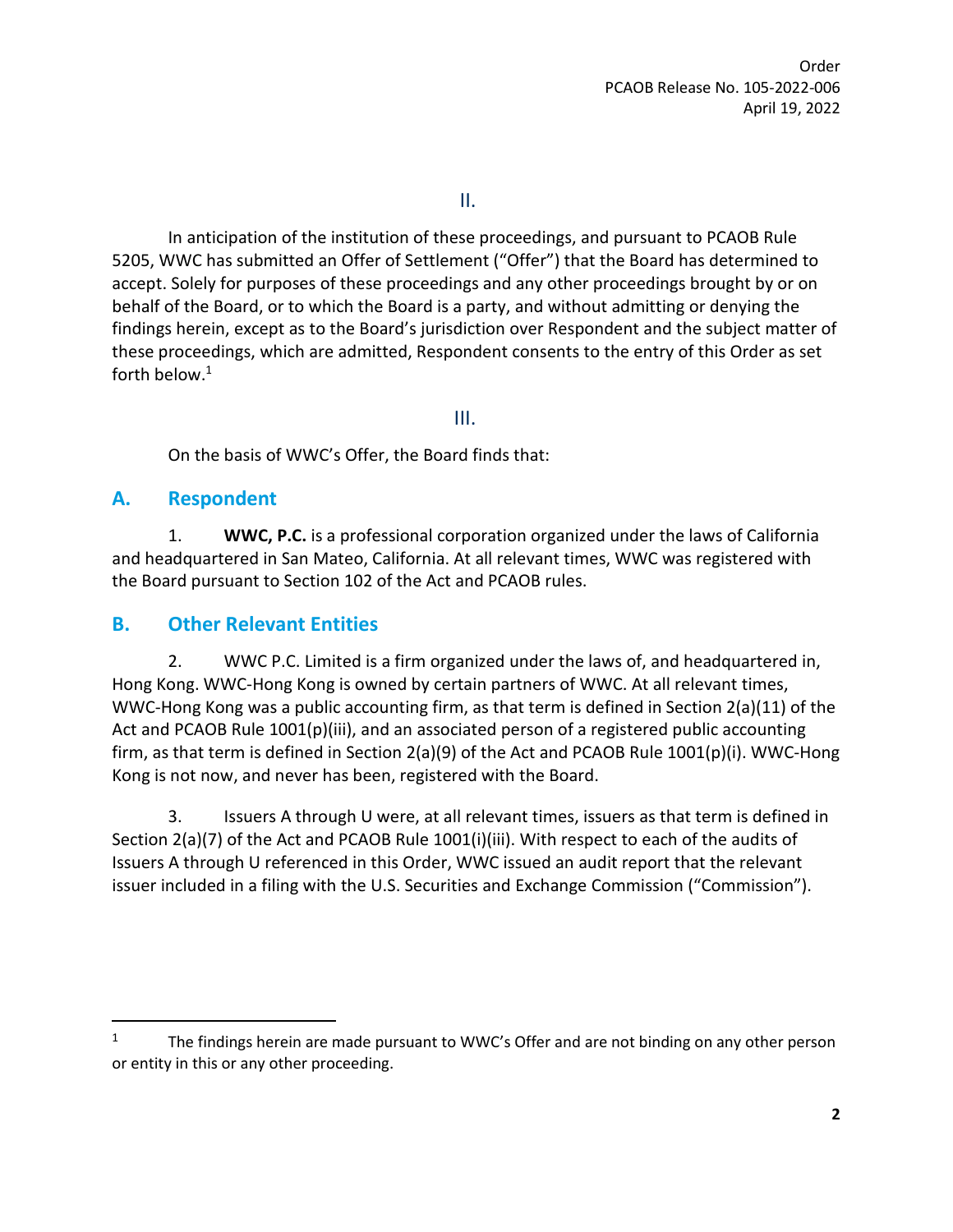Order PCAOB Release No. 105-2022-006 April 19, 2022

#### **C. Summary**

4. This matter concerns WWC's conduct in allowing its unregistered affiliate, WWC-Hong Kong, to play a substantial role in numerous issuer audits.

5. WWC was aware that WWC-Hong Kong was required to register with the Board before it played a substantial role in WWC's issuer audits.<sup>2</sup> A "substantial role" is defined in PCAOB Rule 1001(p)(ii) as, among other things, performing "material services" that a public accounting firm uses or relies on in issuing all or part of an audit report. "Material services" means "services, for which the engagement hours or fees constitute 20% or more of the total engagement hours or fees, respectively, provided by the principal auditor in connection with the issuance of all or part of its audit report."<sup>3</sup> Indeed, the WWC partners who owned WWC-Hong Kong sought to register WWC-Hong Kong with the Board, but were unable to do so as a result of WWC-Hong Kong's inability to provide certain required information.

6. WWC nonetheless entered into an arrangement with WWC-Hong Kong pursuant to which WWC-Hong Kong participated in WWC's issuer audits. WWC failed to take any steps to ensure that WWC-Hong Kong's participation was consistent with PCAOB registration requirements, that is, that it did not constitute a "substantial role" in those audits.

7. WWC-Hong Kong's participation exceeded the 20% of total hours threshold with respect to ten issuer audits over the course of three years, including one audit where WWC-Hong Kong incurred 88% of the total audit hours. Due to its failure to adequately plan and supervise WWC-Hong Kong's participation in these ten audits, WWC failed to reasonably

<sup>2</sup> Section 102(a) of the Act requires that an accounting firm must register with the Board "to prepare or issue, or to participate in the preparation or issuance of, any audit report with respect to any issuer, broker, or dealer." 15 U.S.C. § 7212(a). Section 106(a)(2) of the Act provides that "[t]he Board may, by rule, determine that a foreign public accounting firm (or a class of such firms) that does not issue audit reports nonetheless plays such a substantial role in the preparation and furnishing of such reports for particular issuers, brokers, or dealers, that it is necessary or appropriate, in light of the purposes of this Act and in the public interest or for the protection of investors, that such firm (or class of firms) should be treated as a public accounting firm (or firms) for purposes of registration under, and oversight by the Board in accordance with, this subchapter." 15 U.S.C. § 7216(a)(2). PCAOB Rule 2100, *Registration Requirements for Public Accounting Firms*, requires an accounting firm that "plays a substantial role in the preparation or furnishing of an audit report with respect to any issuer" to register with the Board. Thus, by virtue of Section 106(a)(2) and Rule 2100, Section 102(a) is applicable to foreign accounting firms that play a substantial role in an issuer audit.

 $3$  PCAOB Rule  $1001(p)(ii)$  n.1.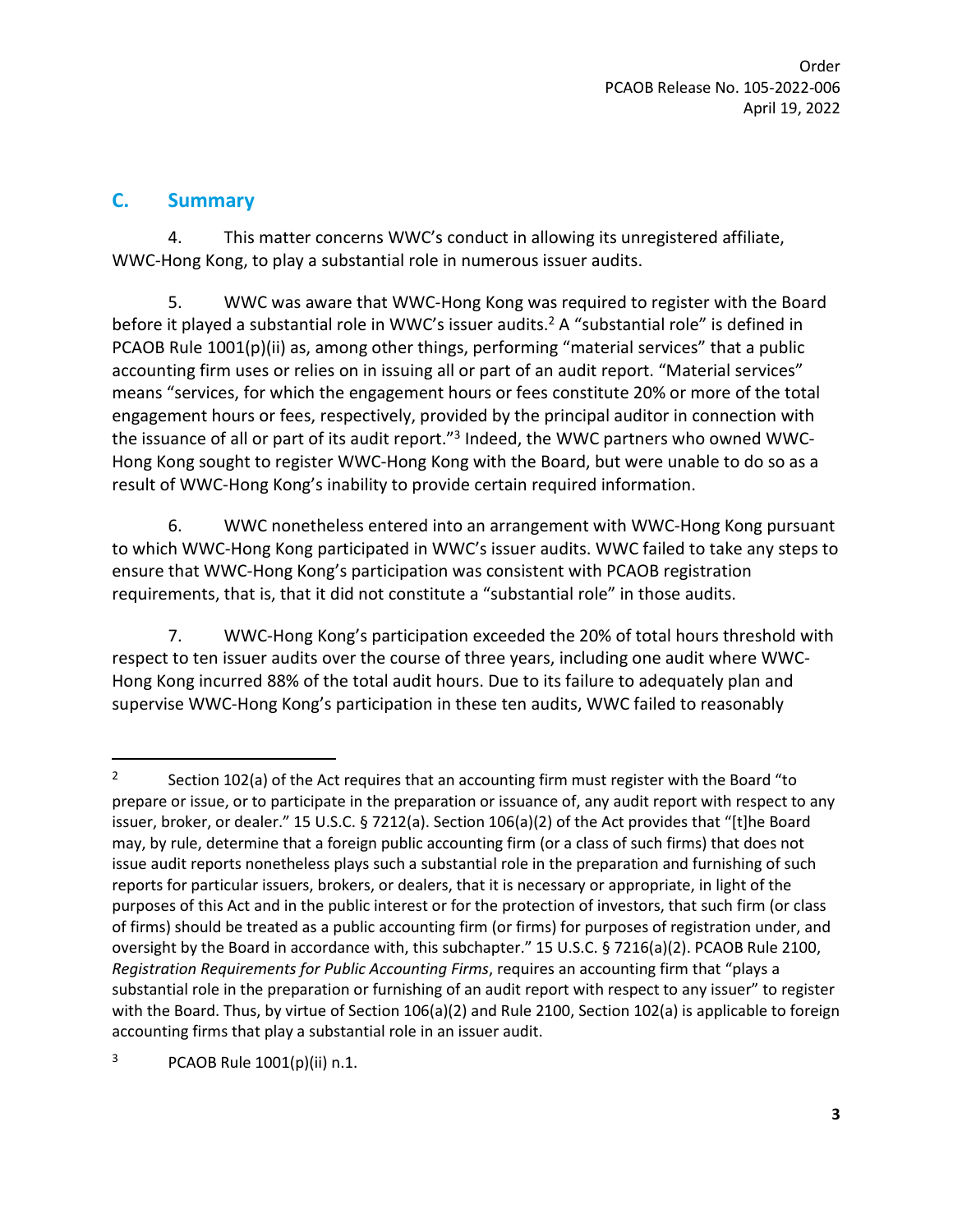supervise an associated person under the Act and failed to comply with PCAOB rules and standards.<sup>4</sup>

8. In addition, WWC repeatedly failed to make required Form AP and annual report filings on a timely basis and failed to include all of the required information in those filings, in violation of PCAOB rules.

### **D. Background**

9. In 2014, WWC-Hong Kong took steps to submit a registration application to the Board. However, WWC-Hong Kong did not complete the registration process after concluding that it would be unable to provide certain additional information necessary for the Board to take action on a registration application.<sup>5</sup> As a result, WWC-Hong Kong has remained unregistered and may not play a substantial role in the preparation or furnishing of an issuer audit report.

10. Because WWC-Hong Kong is owned entirely by partners of WWC, WWC was aware of WWC-Hong Kong's unregistered status.

11. WWC and WWC-Hong Kong entered into an agreement dated January 1, 2015. The agreement provided:

> [WWC] may from time-to-time request [WWC-Hong Kong] to render accounting, auditing, tax compliance and assurance services to the clients of [WWC]. . . . [WWC-Hong Kong] is responsible to provide personnel acceptable to [WWC] requirements to carry out procedures set forth by [WWC]. . . . [WWC-Hong Kong] will issue invoices on an engagement-by-engagement basis to [WWC] for services rendered and reasonably reimbursable expenses that are subject to the approval of [WWC].

 $4$  All citations in this Order are to the standards and rules that were in effect at the time.

<sup>5</sup> *See Consideration of Registration Applications from Public Accounting Firms in Non-U.S. Jurisdictions Where There Are Unresolved Obstacles to PCAOB Inspections*, PCAOB Rel. No. 2010-007, at 3 (Oct. 7, 2010) (where a firm located in a jurisdiction where the Board has been unable to perform inspections submits a registration application, "the Board will ask the applicant to state its understanding of whether a PCAOB inspection of the firm would currently be allowed by local law or local authorities and, if the response is that the inspection would be allowed, to supply written confirmation of that point from the appropriate local regulatory authority").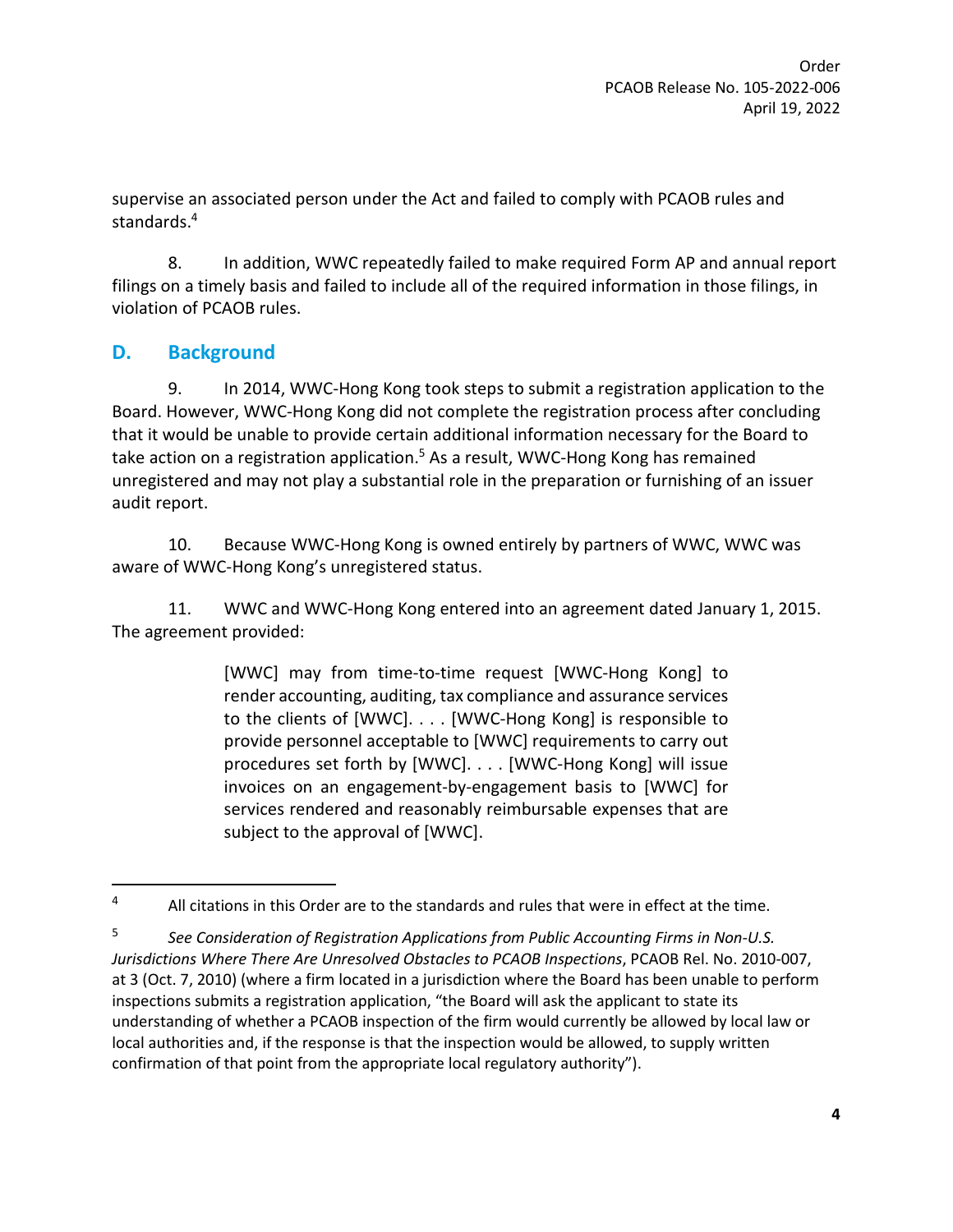12. Pursuant to the agreement between the two firms, WWC-Hong Kong participated in a number of WWC's issuer audits. For these audits, WWC personnel served as the engagement partner and engagement quality reviewer, while WWC-Hong Kong staff and a WWC-Hong Kong partner worked with WWC staff to perform the audit procedures. Per their agreement, WWC-Hong Kong invoiced WWC for the services it provided.

13. From 2017 through August 2019, WWC-Hong Kong exceeded the 20% of total hours threshold and therefore played a substantial role with respect to seven audits that WWC performed for six different issuers. As shown in the table below, WWC-Hong Kong's participation in these audits ranged from 21% to 88% of the total audit hours.

| Audit                                                      | Percent of Total Audit Hours<br>Incurred by WWC-Hong Kong |
|------------------------------------------------------------|-----------------------------------------------------------|
| Audit of Issuer A's December 31, 2017 financial statements | 69%                                                       |
| Audit of Issuer B's December 31, 2017 financial statements | 65%                                                       |
| Audit of Issuer B's December 31, 2018 financial statements | 88%                                                       |
| Audit of Issuer C's December 31, 2018 financial statements | 29%                                                       |
| Audit of Issuer D's December 31, 2018 financial statements | 21%                                                       |
| Audit of Issuer E's December 31, 2018 financial statements | 42%                                                       |
| Audit of Issuer F's March 31, 2019 financial statements    | 30%                                                       |

14. The Form AP Instructions for "Part IV – Responsibility for the Audit Is Not Divided" require that an auditor who uses an "other accounting firm"<sup>6</sup> that incurs more than 5% of the total hours "[s]tate the legal name of *other accounting firms* and the extent of participation in the *audit*" in its Form AP. Nonetheless, WWC did not report WWC-Hong Kong's participation in its Form AP filings for any of the seven audits listed in paragraph 13 above.

<sup>6</sup> *See Form AP – Auditor Reporting of Certain Audit Participants*, General Instruction No. 2 ("'other accounting firm' means (i) a *registered public accounting firm* other than the Firm; or (ii) any other *person* or entity that opines on the compliance of any entity's financial statements with an applicable financial reporting framework").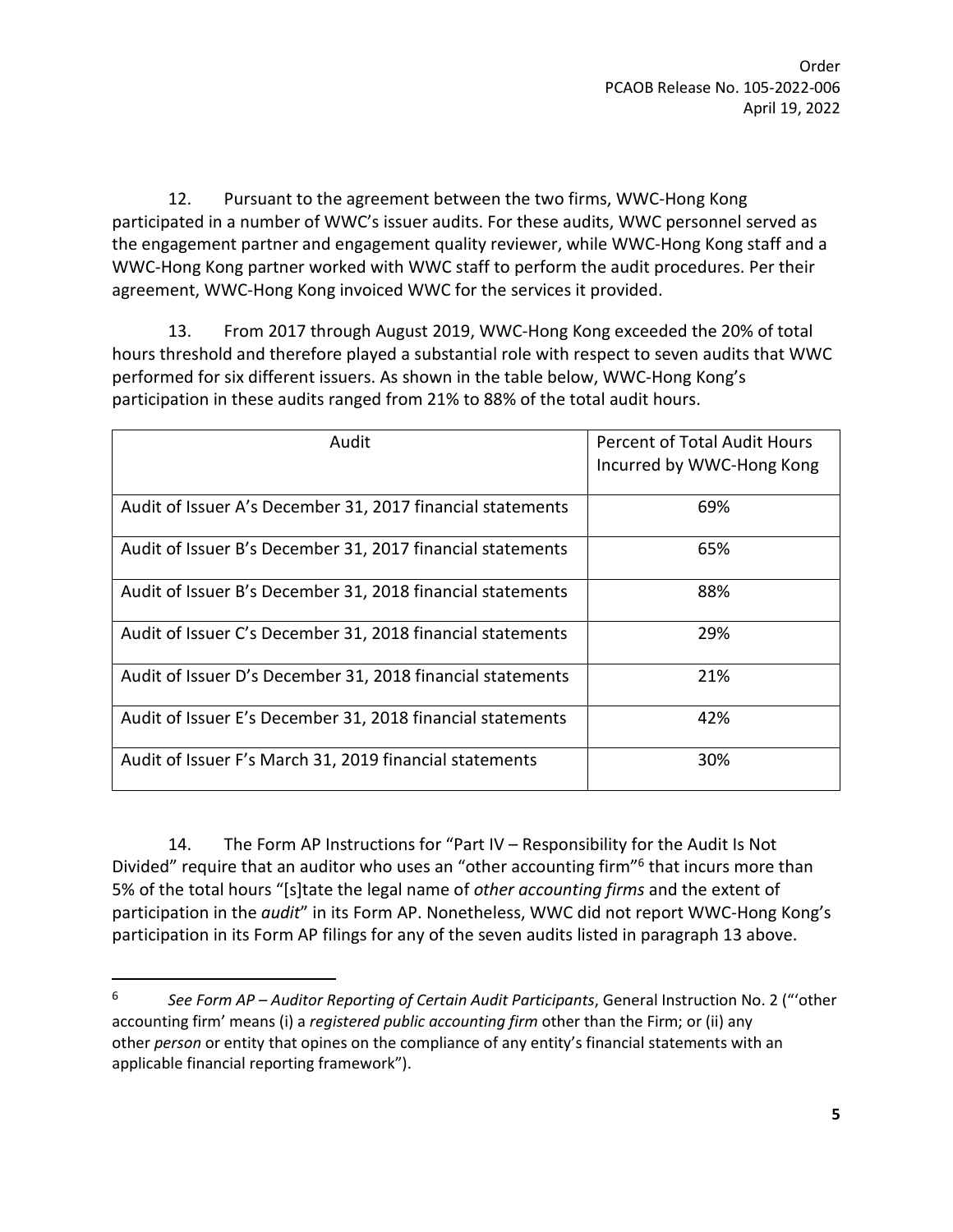15. WWC omitted WWC-Hong Kong from its Form AP filings because, as the firm subsequently expressed, it understood that WWC-Hong Kong's participation in WWC's issuer audits as an unregistered firm "may be construed as a violation" of PCAOB requirements.

16. In October 2019, the PCAOB's Division of Registration and Inspections performed an inspection of WWC. In January 2020, the PCAOB inspectors issued a comment form criticizing, among other things, WWC's failure to report the participation of WWC-Hong Kong in certain Form AP filings and WWC's failure to make certain Form AP filings on a timely basis.

17. In response to the inspection comment, WWC represented to the inspectors that it would "continue to push forward" WWC-Hong Kong's registration application. Nonetheless, WWC subsequently continued to use WWC-Hong Kong in a substantial role on issuer audits while WWC-Hong Kong remained unregistered.

18. Specifically, as shown in the table below, WWC-Hong Kong exceeded the 20% of total hours substantial role threshold during three audits completed after WWC received the inspection comment form.

| Audit                                                      | Percent of Total Audit Hours<br>Incurred by WWC-Hong Kong |
|------------------------------------------------------------|-----------------------------------------------------------|
| Audit of Issuer C's December 31, 2019 financial statements | 28%                                                       |
| Audit of Issuer D's December 31, 2019 financial statements | 47%                                                       |
| Audit of Issuer E's December 31, 2019 financial statements | 28%                                                       |

19. WWC made Form AP filings disclosing WWC-Hong Kong's participation in the 2019 audits of Issuers C and D, but its Form AP filing for the 2019 audit of Issuer E failed to disclose WWC-Hong Kong's participation in that audit.

20. With respect to the audits listed in the tables in paragraphs 13 and 18 above (the "Substantial Role Audits"), WWC failed to take adequate steps to plan or supervise the audits in a manner that would ensure that WWC-Hong Kong's audit hours did not exceed the substantial role threshold. For example, WWC neither documented any consideration of the 20% substantial role threshold nor performed any analysis of whether the hours expected to be incurred by WWC-Hong Kong would exceed that threshold.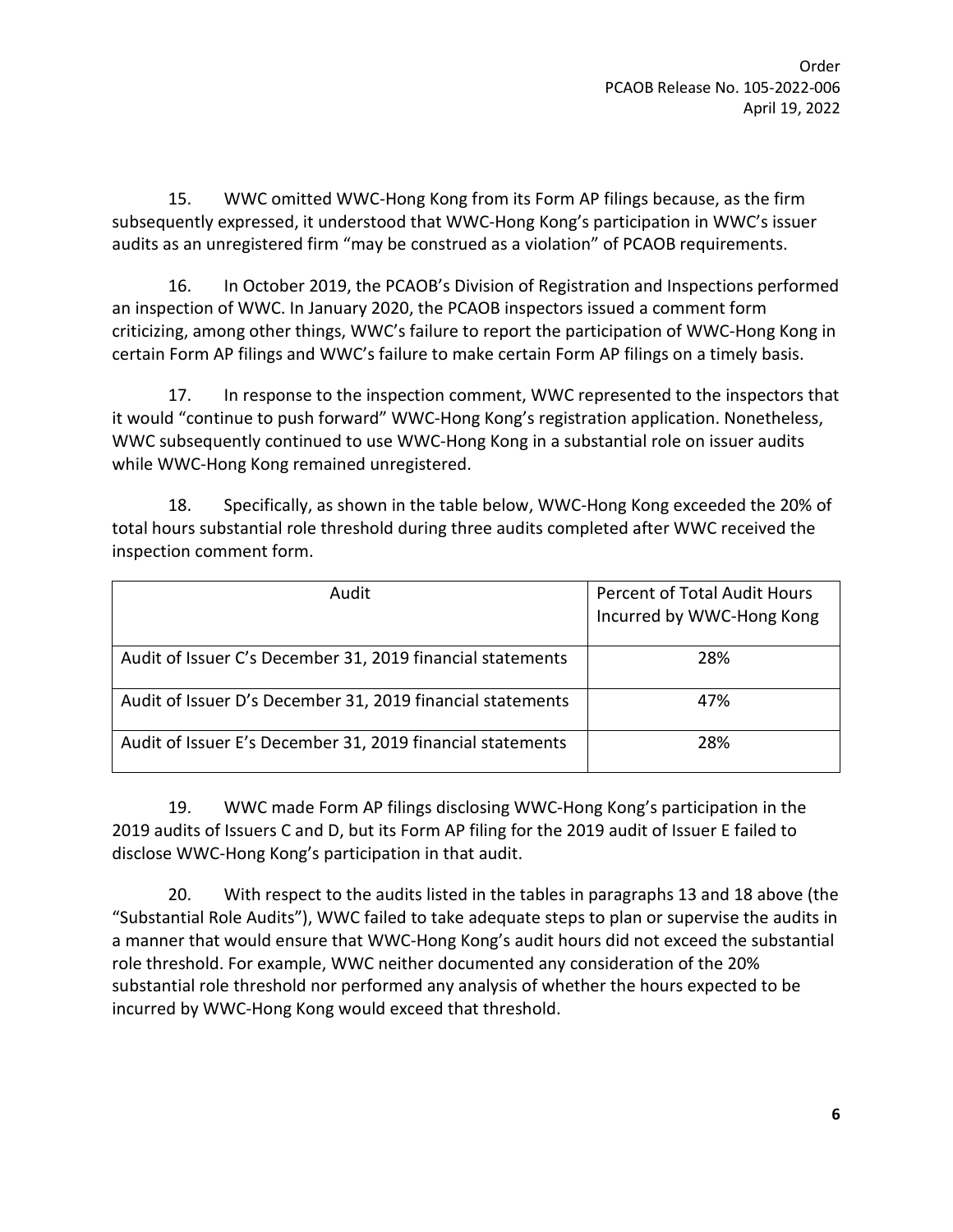# **E. WWC Failed to Reasonably Supervise WWC-Hong Kong and Violated PCAOB Rules and Standards**

21. During the Substantial Role Audits, WWC-Hong Kong incurred more than 20% of the total engagement hours. Accordingly, WWC-Hong Kong played a substantial role in each of these audits without being registered with the Board, in violation of Section 102(a) of the Act and PCAOB Rule 2100.

22. WWC failed to reasonably supervise WWC-Hong Kong's participation in the Substantial Role Audits in a manner designed to avoid violations of Section 102(a) and PCAOB Rule 2100, and WWC likewise failed to properly plan the Substantial Role Audits.

#### **i. WWC Failed to Reasonably Supervise WWC-Hong Kong**

23. Section  $105(c)(6)$  of the Act provides that the Board may impose sanctions on a registered public accounting firm if the Board finds that (1) the firm has failed to reasonably supervise an associated person, either as required by the rules of the Board relating to auditing or quality control standards, or otherwise, with a view to preventing violations of the Act or the rules of the Board; and (2) such associated person commits a violation of the Act or Board rules.

24. Under Section 2(a)(9) of the Act, the term "person associated with a registered public accounting firm" includes "any . . . entity that, in connection with the preparation or issuance of any audit report—(i) shares in the profits of, or receives compensation in any other form from, that firm; or (ii) participates as agent or otherwise on behalf of such accounting firm in any activity of that firm." WWC-Hong Kong invoiced WWC for the services it provided in connection with the Substantial Role Audits. Thus, WWC-Hong Kong "receive[d] compensation" from WWC in connection with the preparation and issuance of WWC's audit reports. In addition, because it performed audit work at the direction, and under the supervision, of WWC, WWC-Hong Kong acted as an "entity that, in connection with the preparation or issuance of [WWC's] audit report[s,] . . . participate[d] as agent or otherwise on behalf of [WWC]." Accordingly, WWC-Hong Kong was an "associated person" of WWC during the Substantial Role Audits.

25. WWC had a responsibility to reasonably supervise its associated persons during its issuer audits. WWC knew that WWC-Hong Kong was unregistered and that its participation in issuer audits "may be construed as a violation" of PCAOB rules.

26. WWC failed to reasonably supervise WWC-Hong Kong during the Substantial Role Audits with a view to preventing violations of the registration requirements set forth in Section 102(a) of the Act and PCAOB Rule 2100. Rather, WWC allowed WWC-Hong Kong, while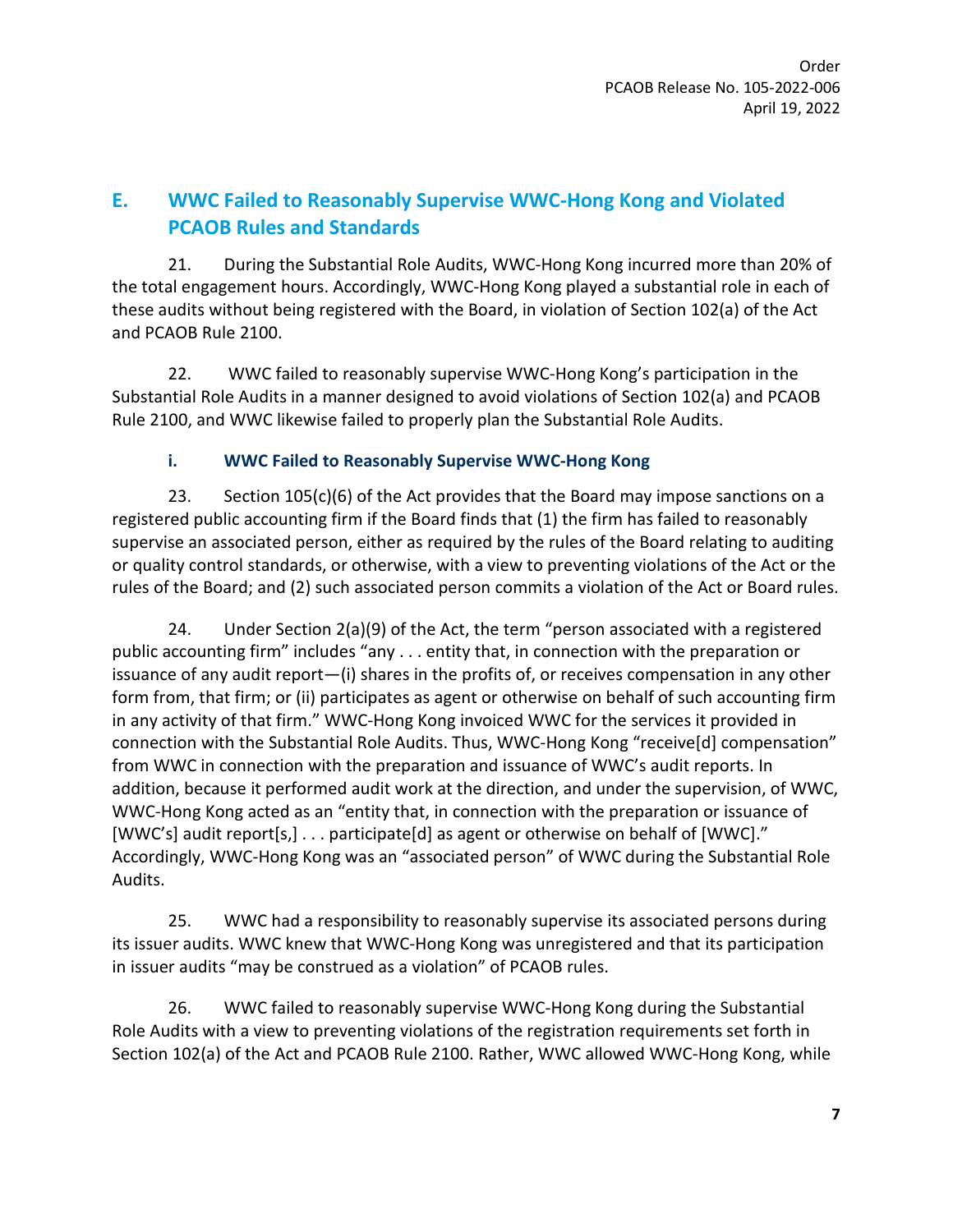unregistered, to play a substantial role in those audits without performing an analysis of WWC-Hong Kong's participation or taking adequate steps to ensure that WWC-Hong Kong's participation would not constitute a substantial role.

27. Indeed, WWC allowed WWC-Hong Kong to play a substantial role in ten issuer audits—including three audits after the January 2020 PCAOB inspection comment form raised the issue of WWC-Hong Kong's unreported participation in WWC's audits, and after WWC's response to the comment form highlighted WWC-Hong Kong's unregistered status.

28. Because WWC-Hong Kong incurred more than 20% of the total audit hours during the Substantial Role Audits, it performed material services used by WWC in issuing WWC's audit reports. WWC-Hong Kong therefore violated Section 102(a) of the Act and Rule 2100 by playing a substantial role in the Substantial Role Audits without being registered with the Board.

29. Accordingly, WWC failed to reasonably supervise WWC-Hong Kong under Section 105(c)(6) of the Act.

#### **ii. WWC Violated PCAOB Rules and Standards**

30. In connection with the preparation or issuance of an audit report, PCAOB rules require that a registered public accounting firm and its associated persons comply with the Board's auditing and related professional practice standards.<sup>7</sup>

31. PCAOB standards provide that, as part of audit planning, the auditor should establish an overall audit strategy.<sup>8</sup> The auditor should take into account "[t]he factors that are significant in directing the activities of the engagement team" and "[t]he nature, timing, and extent of resources necessary to perform the engagement."<sup>9</sup> PCAOB standards also require that "[d]ue professional care is to be exercised in the planning and performance of the audit and the preparation of the report."<sup>10</sup>

32. In establishing the overall audit strategy for the Substantial Role Audits, WWC failed to adequately take into account: (1) the fact that WWC-Hong Kong was an unregistered

<sup>7</sup> PCAOB Rule 3100, *Compliance with Auditing and Related Professional Practice Standards*; PCAOB Rule 3200, *Auditing Standards*.

<sup>8</sup> AS 2101.08, *Audit Planning*.

<sup>&</sup>lt;sup>9</sup> AS 2101.09.

<sup>10</sup> AS 1015.01, *Due Professional Care in the Performance of Work*.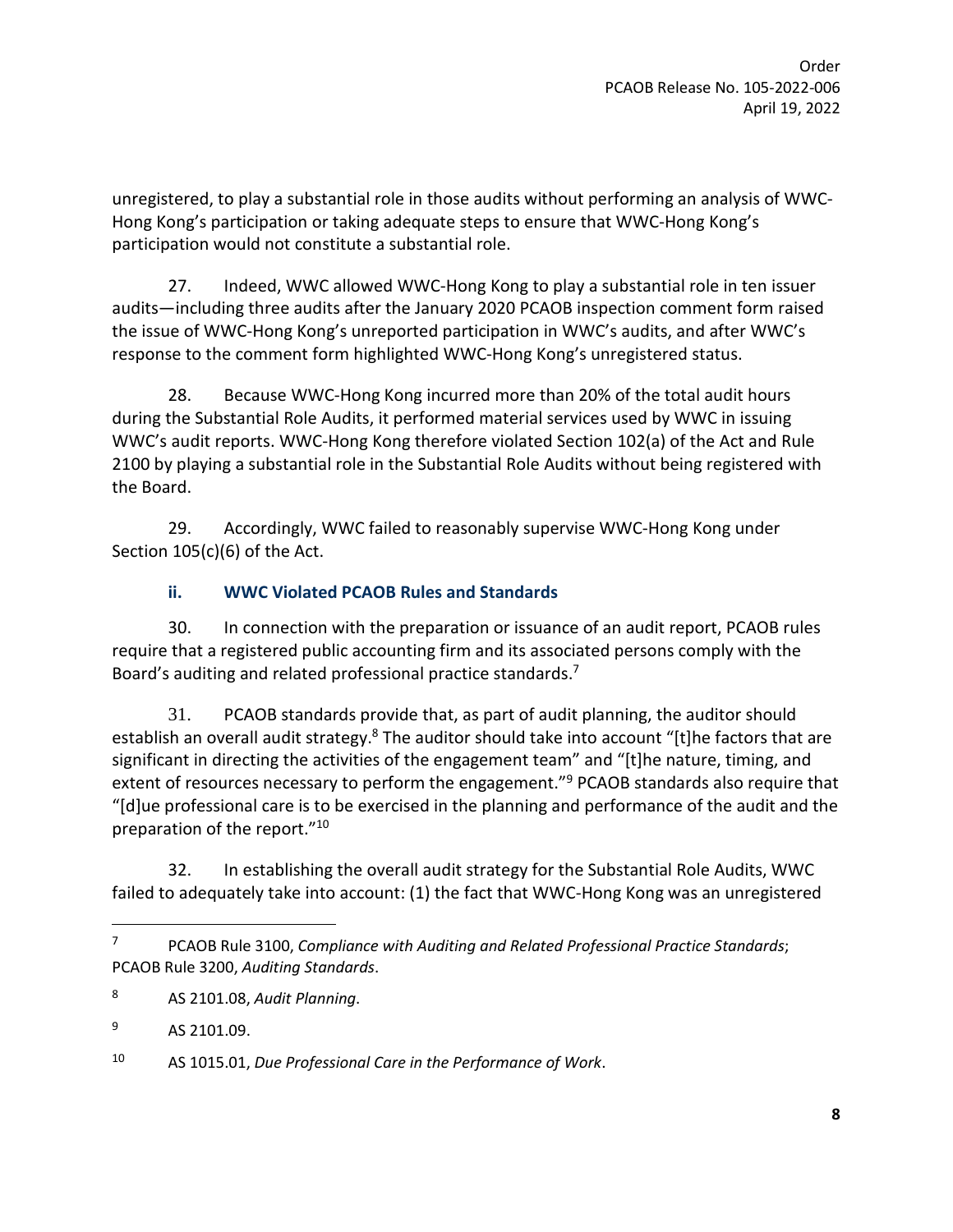firm whose substantial role participation in issuer audits WWC knew "may be construed as a violation"; (2) the nature of the resources necessary to perform the audits, insofar as those resources included the involvement of an unregistered firm; and (3) for the three postinspection Substantial Role Audits, the fact that a PCAOB inspection comment and the firm's own response had highlighted WWC-Hong Kong's unreported participation as an unregistered firm.<sup>11</sup> As a result of these failures, WWC did not engage in adequate planning to ensure that WWC-Hong Kong would not violate PCAOB registration requirements.

33. Accordingly, WWC violated AS 2101. WWC also violated AS 1015 by failing to exercise due professional care in planning the Substantial Role Audits.

# **F. WWC Violated PCAOB Rules Regarding Required Filings**

### **i. WWC Failed to Make Timely and Complete Form AP Filings**

34. PCAOB rules provide that, "[f]or each audit report it issues for an issuer, a registered public accounting firm must file with the Board a report on Form AP in accordance with the instructions to that form."<sup>12</sup> The Form AP Instructions for "Part IV – Responsibility for the Audit Is Not Divided" require that an auditor who uses another accounting firm that incurs more than 5% of the total hours "[s]tate the legal name of [the] *other accounting firm[]* and the extent of participation in the *audit*."

35. As discussed above, WWC failed to report WWC-Hong Kong's participation, which exceeded 5% of the total hours, in its Form AP filings with respect to eight of the Substantial Role Audits.

36. PCAOB rules further provide that a Form AP is timely filed if it "is filed by the 35th day after the date the audit report is first included in a document filed with the Commission."<sup>13</sup>

37. WWC failed to timely file a Form AP within 35 days of its audit report being included in a filing with the Commission with respect to sixteen audits—including three audit reports with respect to which the firm did not file a Form AP at all.

<sup>11</sup> *See* AS 2101.05 ("Planning is not a discrete phase of an audit but, rather, a continual and iterative process that . . . continues until the completion of the current audit").

<sup>12</sup> PCAOB Rule 3211(a), *Auditor Reporting of Certain Audit Participants*.

<sup>13</sup> PCAOB Rule 3211(b).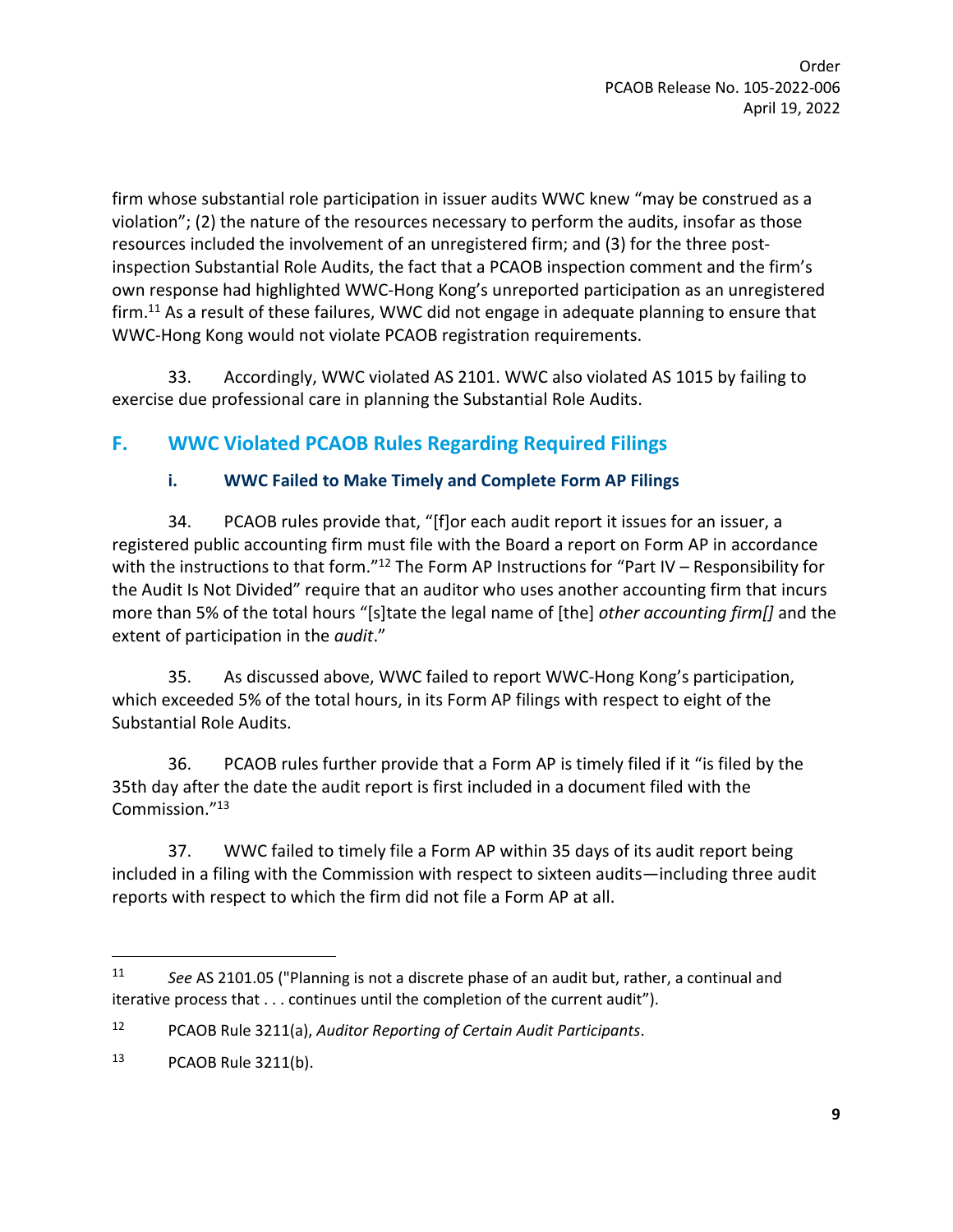38. Specifically, prior to the 2019 PCAOB inspection, WWC failed to file a Form AP within 35 days of its audit report's inclusion in a filing with the Commission six times, as shown in the following table.

| Audit                                                      | Days Elapsed Between Audit<br>Report's Inclusion in a Filing<br>with the Commission and<br>WWC's Form AP Filing |
|------------------------------------------------------------|-----------------------------------------------------------------------------------------------------------------|
| Audit of Issuer G's December 31, 2016 financial statements | 398 days                                                                                                        |
| Audit of Issuer H's August 31, 2017 financial statements   | 55 days                                                                                                         |
| Audit of Issuer I's March 31, 2018 financial statements    | 60 days                                                                                                         |
| Audit of Issuer H's August 31, 2018 financial statements   | 133 days                                                                                                        |
| Audit of Issuer C's December 31, 2018 financial statements | 57 days                                                                                                         |
| Audit of Issuer J's December 31, 2018 financial statements | 47 days                                                                                                         |

39. As discussed above, the PCAOB inspection comment form issued to WWC in January 2020 criticized the firm's failure to make timely Form AP filings. Even after receiving this comment form, however, WWC's failure to make timely Form AP filings continued. As shown in the table below, WWC failed to file a Form AP within 35 days of its audit report's inclusion in a filing with the Commission with respect to ten post-inspection issuer audits.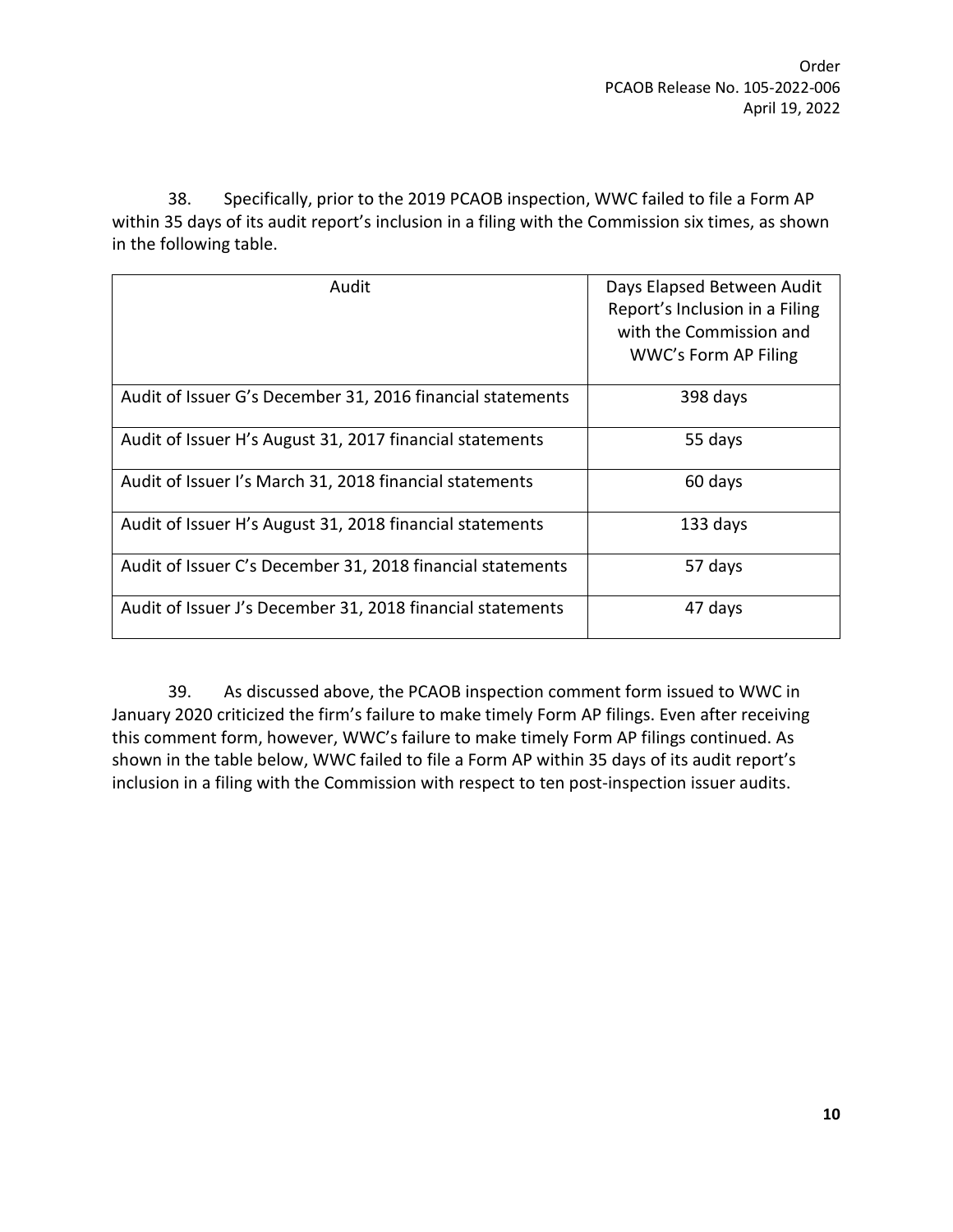| Audit                                                      | Days Elapsed Between Audit     |
|------------------------------------------------------------|--------------------------------|
|                                                            | Report's Inclusion in a Filing |
|                                                            | with the Commission and        |
|                                                            | WWC's Form AP Filing           |
| Audit of Issuer K's December 31, 2019 financial statements | Not filed                      |
| Audit of Issuer L's December 31, 2019 financial statements | Not filed                      |
| Audit of Issuer F's March 31, 2020 financial statements    | 50 days                        |
| Audit of Issuer C's December 31, 2020 financial statements | 182 days                       |
| Audit of Issuer D's December 31, 2020 financial statements | 47 days                        |
| Audit of Issuer E's December 31, 2020 financial statements | 53 days                        |
| Audit of Issuer J's December 31, 2020 financial statements | Not filed                      |
| Audit of Issuer M's December 31, 2020 financial statements | 48 days                        |
| Audit of Issuer N's December 31, 2020 financial statements | 168 days                       |
| Audit of Issuer O's December 31, 2020 financial statements | 145 days                       |

40. Accordingly, WWC violated PCAOB Rule 3211.

#### **ii. WWC Failed to Make Timely and Complete Annual Report Filings**

41. PCAOB rules provide that "[e]ach registered public accounting firm must file with the Board an annual report on Form 2 by following the instructions to that form."<sup>14</sup> PCAOB rules also require that "[e]ach registered public accounting firm must file the annual report on Form 2 no later than June 30 of each year."<sup>15</sup> Item 4.1 of the Form 2 instructions require the reporting firm to provide "information concerning each *issuer* for which the Firm issued any *audit report(s)* during the reporting period."

<sup>14</sup> PCAOB Rule 2200, *Annual Report*.

<sup>15</sup> PCAOB Rule 2201, *Time for Filing of Annual Report*.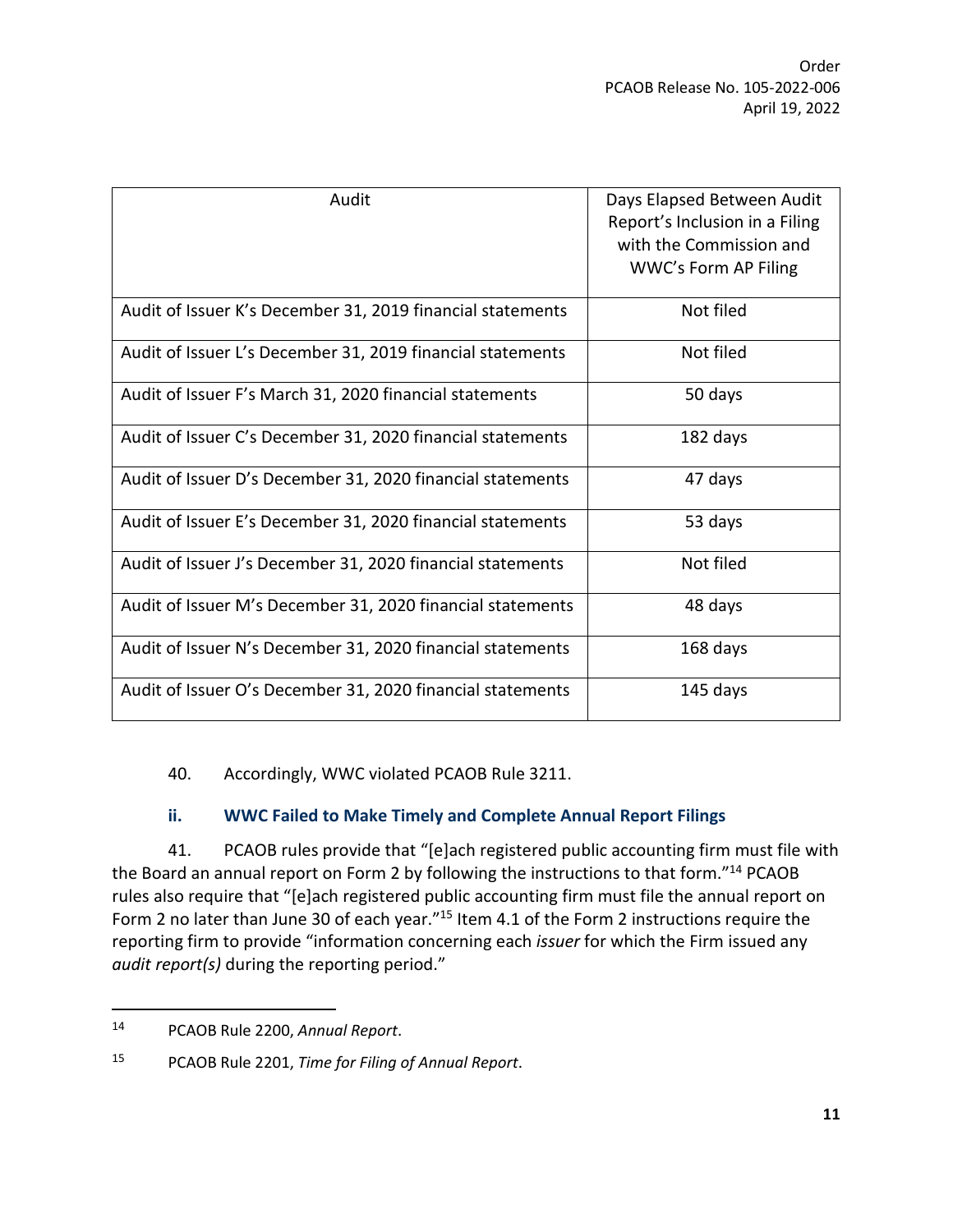42. WWC filed its 2020 annual report with the Board on July 1, 2020. The 2020 annual report failed to include information relating to four audit reports WWC had issued during the reporting period: the audit reports for the firm's audits of (1) Issuer P's December 31, 2018 financial statements; (2) Issuer Q's June 30, 2019 financial statements; (3) Issuer R's December 31, 2019 financial statements; and (4) Issuer S's December 31, 2019 financial statements.

43. WWC filed its 2021 annual report with the Board on September 16, 2021. The 2021 annual report failed to include information relating to eight audit reports WWC had issued during the reporting period: the audit reports for the firm's audits of (1) Issuer C's December 31, 2019 financial statements; (2) Issuer D's December 31, 2019 financial statements; (3) Issuer E's December 31, 2019 financial statements; (4) Issuer K's December 31, 2019 financial statements; (5) Issuer L's December 31, 2019 financial statements; (6) Issuer T's December 31, 2019 financial statements; (7) Issuer F's March 31, 2020 financial statements; and (8) Issuer U's March 31, 2020 financial statements.

44. Accordingly, WWC failed to include in its 2020 and 2021 annual report filings information concerning each issuer for which the firm issued an audit report during the respective reporting periods, and WWC filed its 2021 annual report two and a half months after the June 30, 2021 filing deadline. By this conduct, WWC violated PCAOB Rules 2200 and 2201.

# **G. WWC Violated PCAOB Quality Control Standards**

45. PCAOB rules require that a registered firm comply with PCAOB quality control standards, which require that a firm "shall have a system of quality control for its accounting and auditing practice" and describe "elements of quality control and other matters essential to the effective design, implementation, and maintenance of the system."<sup>16</sup> As part of this requirement, "[p]olicies and procedures should be established to provide the firm with reasonable assurance that the work performed by engagement personnel meets applicable professional standards, regulatory requirements, and the firm's standards of quality."<sup>17</sup>

46. WWC failed to establish adequate policies and procedures to provide the firm with reasonable assurance that the work performed by engagement personnel met applicable regulatory requirements when using other accounting firms. WWC's lack of adequate policies and procedures related to the use of other accounting firms resulted in WWC-Hong Kong's

<sup>16</sup> PCAOB Rule 3400T, *Interim Quality Control Standards*; QC § 20.01, *System of Quality Control for a CPA Firm's Accounting and Auditing Practice*.

<sup>17</sup> QC § 20.17.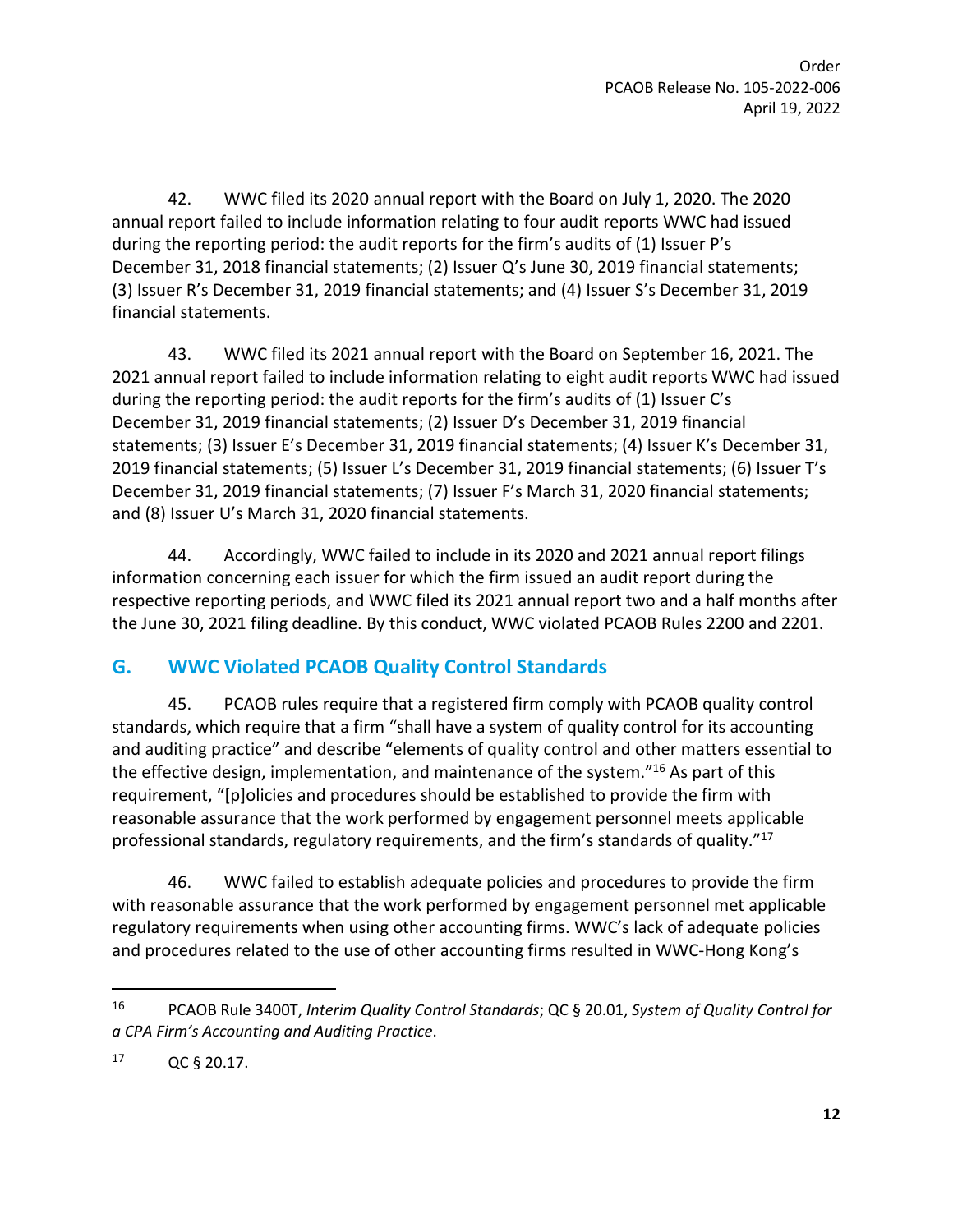Order PCAOB Release No. 105-2022-006 April 19, 2022

participation in the Substantial Role Audits exceeding the 20% of total hours threshold, despite WWC's knowledge that WWC-Hong Kong's participation in the audits was inconsistent with PCAOB registration requirements.

47. In addition, WWC's repeated Form AP and annual report violations—which ranged from the omission of required information to late filings and failures to file at all demonstrate that the firm lacked sufficient policies and procedures to ensure that these forms would be accurate and timely filed, in compliance with applicable regulatory requirements.

48. Accordingly, WWC failed to comply with QC § 20.

#### IV.

In view of the foregoing, and to protect the interests of investors and further the public interest in the preparation of informative, accurate, and independent audit reports, the Board determines it appropriate to impose the sanctions agreed to in Respondent's Offer. Accordingly, it is hereby ORDERED that:

- A. Pursuant to Section  $105(c)(4)(E)$  of the Act and PCAOB Rules 5300(a)(5), WWC, P.C. is censured;
- B. Pursuant to Section 105(c)(4)(D) of the Act and PCAOB Rule 5300(a)(4), the Board imposes a civil money penalty of \$50,000 on WWC, P.C. All funds collected by the Board as a result of the assessment of this civil money penalty will be used in accordance with Section 109(c)(2) of the Act. Respondent shall pay this civil money penalty within ten days of the issuance of this Order by (1) wire transfer in accordance with instructions furnished by Board staff; or (2) United States Postal Service money order, bank money order, certified check, or bank cashier's check (a) made payable to the Public Company Accounting Oversight Board, (b) delivered to the Office of Finance, Public Company Accounting Oversight Board, 1666 K Street, N.W., Washington D.C. 20006, and (c) submitted under a cover letter, which identifies the entity or person as a respondent in these proceedings, sets forth the title and PCAOB release number of these proceedings, and states that payment is made pursuant to this Order, a copy of which cover letter and money order or check shall be sent to Office of the Secretary, Attention: Phoebe W. Brown, Secretary, Public Company Accounting Oversight Board, 1666 K Street, N.W., Washington D.C. 20006.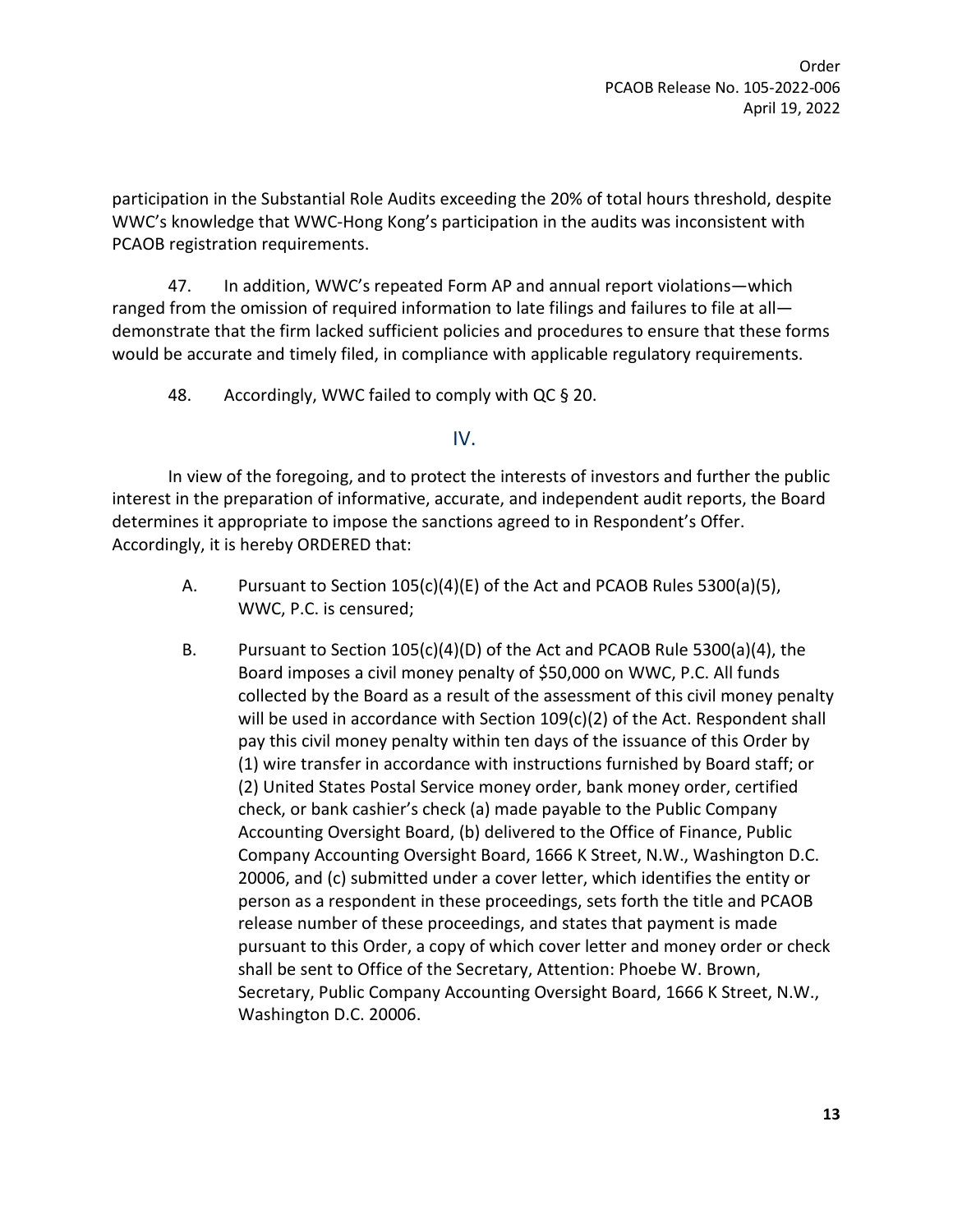- C. Pursuant to Sections 105(c)(4)(G) of the Act and PCAOB Rules 5300(a)(9), the Board orders that:
	- 1. Review by WWC, P.C. Within six months of the date of this Order, WWC, P.C. shall review and evaluate its quality control policies and procedures to assess whether those policies and procedures provide the firm with reasonable assurance that its personnel and other associated persons comply with applicable regulatory requirements (a) when the firm uses audit work performed or supervised by other accounting firms, and (b) when the firm makes required regulatory filings.
	- 2. Reporting. Within six months of the date of this Order, WWC, P.C. shall submit a written report to the Director of the Division of Enforcement and Investigations summarizing the review and evaluation of the areas specified in paragraph C.1 above ("Report"). The Report shall describe any modified or additional policies or procedures adopted or to be adopted by WWC, P.C. or, if WWC, P.C. concludes no such modifications or additions should be adopted, a detailed and satisfactory explanation of why the firm believes changes are not warranted. In addition, WWC, P.C. shall submit any additional information and evidence concerning the Report, the information in the Report, and WWC, P.C.'s compliance with this Order as the staff of the Division of Enforcement and Investigations may reasonably request.
	- 3. Certificate of Implementation. Within twelve months of the date of this Order, WWC, P.C.'s managing partner shall certify in writing ("Certificate of Implementation") to the Director of the Division of Enforcement and Investigations that WWC, P.C. has implemented all of the modifications and additions to its policies and procedures that were described in the Report. The Certificate of Implementation shall provide written evidence of WWC, P.C.'s adoption of such modifications and additions in narrative form, identify the actions taken to implement such modifications and additions, and be supported by exhibits sufficient to demonstrate implementation. WWC, P.C. shall also submit such additional evidence of, and information concerning, implementation as the staff of the Division of Enforcement and Investigations may reasonably request.